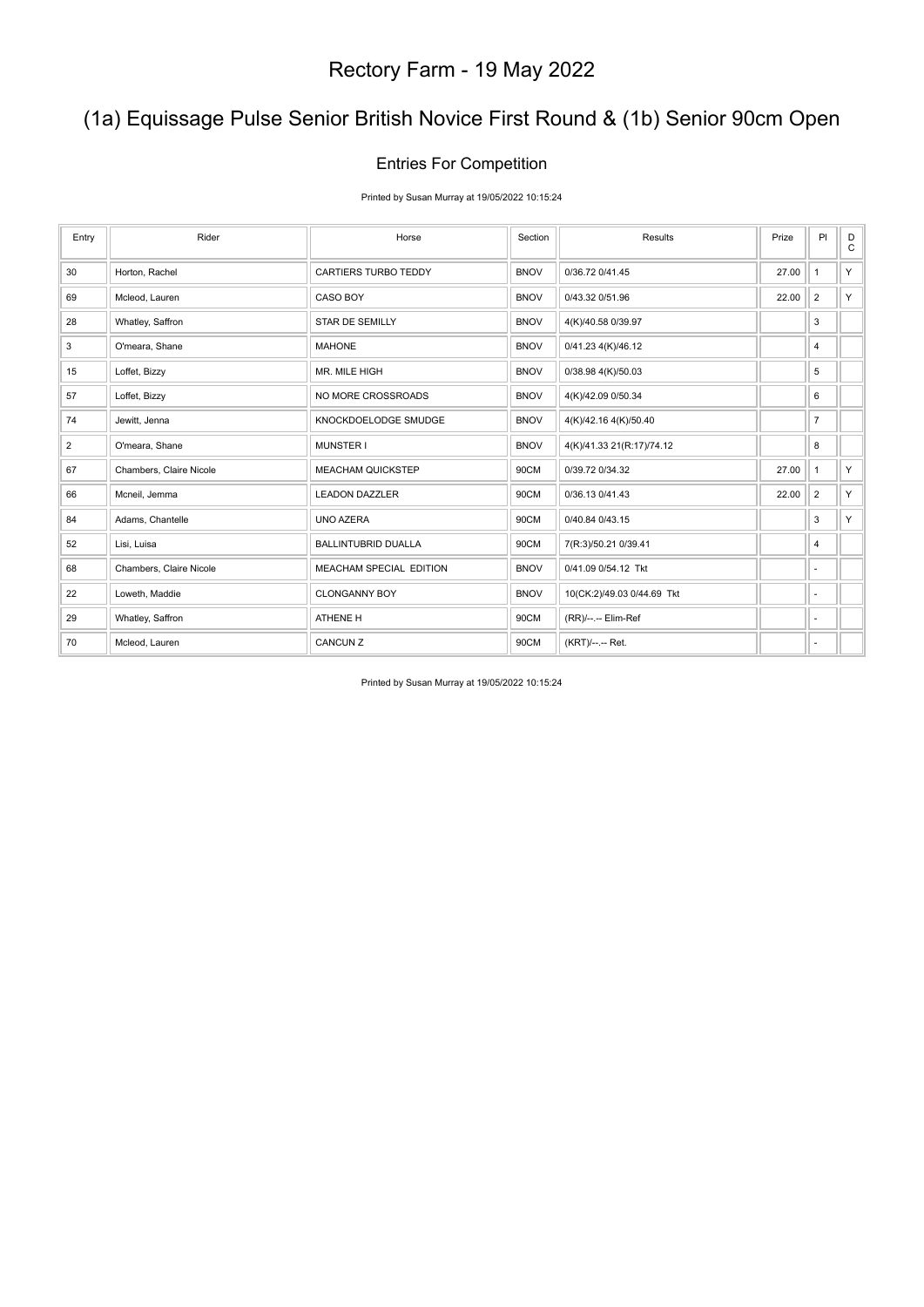### (2a) Nupafeed Supplements Senior Discovery - First Round & (2b) Senior 1.00m Open

#### Entries For Competition

Printed by Susan Murray at 19/05/2022 11:13:53

| Entry | Rider                   | Horse                      | Section | Results                         | Prize | PI                       | D<br>$\mathsf C$ |
|-------|-------------------------|----------------------------|---------|---------------------------------|-------|--------------------------|------------------|
| 64    | Bacon, Luke             | ROCKMOUNT VERONA           | D       | 0/38.08 0/38.55                 | 35.00 | $\mathbf{1}$             | Y.               |
| 80    | Jackson, Hannah         | MANS VAN DE SENT           | D       | 0/41.51 0/41.62                 | 25.00 | $\overline{2}$           | Y.               |
| 66    | Mcneil, Jemma           | <b>LEADON DAZZLER</b>      | D       | 0/38.46 0/45.21                 | 22.00 | $\mathsf 3$              | Y.               |
| 83    | Steptoe, Julie          | ROLLER SKATE               | D       | 0/44.05 0/45.33                 |       | 4                        | Y.               |
| 59    | Loffet, James           | MY STAR 1                  | D       | 0/41.74 0/50.10                 |       | 5                        | Y                |
| 28    | Whatley, Saffron        | STAR DE SEMILLY            | D       | 0/36.84 4(K)/39.76              |       | 6                        |                  |
| 45    | Mead, Lynn              | <b>MEXICO'S MISSION</b>    | D       | 4(K)/38.97 4(K)/46.77           |       | $\overline{7}$           |                  |
| 2     | O'meara, Shane          | <b>MUNSTER I</b>           | D       | 4(K)/42.17 4(K)/50.83           |       | 8                        |                  |
| 15    | Loffet, Bizzy           | MR. MILE HIGH              | D       | 4(K)/40.33 4(K)/51.31           |       | 9                        |                  |
| 3     | O'meara, Shane          | <b>MAHONE</b>              | D       | 8(KK)/42.11 4(K)/53.48          |       | 10                       |                  |
| 71    | Mcleod, Lauren          | BEEZIE VAN DE BERGHOEVE    | D       | 4(K)/44.29 35(CK:27)/84.45      |       | 11                       |                  |
| 52    | Lisi, Luisa             | <b>BALLINTUBRID DUALLA</b> | 1.00M   | 0/36.01 0/32.71                 | 35.00 | $\mathbf{1}$             | Y.               |
| 67    | Chambers, Claire Nicole | <b>MEACHAM QUICKSTEP</b>   | 1.00M   | 0/37.22 0/37.07                 |       | $\overline{2}$           | Y.               |
| 84    | Adams, Chantelle        | UNO AZERA                  | 1.00M   | 0/37.83 4(K)/39.19              |       | 3                        |                  |
| 46    | Whiteford, Jack         | SEA WOLF C                 | D       | 8(KK)/42.02 (WC)/--.-- Elim-EOC |       | $\sim$                   |                  |
| 23    | Maddie Loweth           | <b>BROOKHILL MONKSLAND</b> | D       | 0/33.94 0/40.66 Tkt             |       | $\overline{a}$           |                  |
| 22    | Maddie Loweth           | <b>CLONGANNY BOY</b>       | 1.00M   | 4(K)/40.81 0/45.31 Tkt          |       | $\overline{\phantom{a}}$ |                  |
| 87    | Chapman, Elisha         | CORELLA                    | 1.00M   | 0/39.28 4(K)/47.93 Tkt          |       | ٠                        |                  |

Printed by Susan Murray at 19/05/2022 11:13:53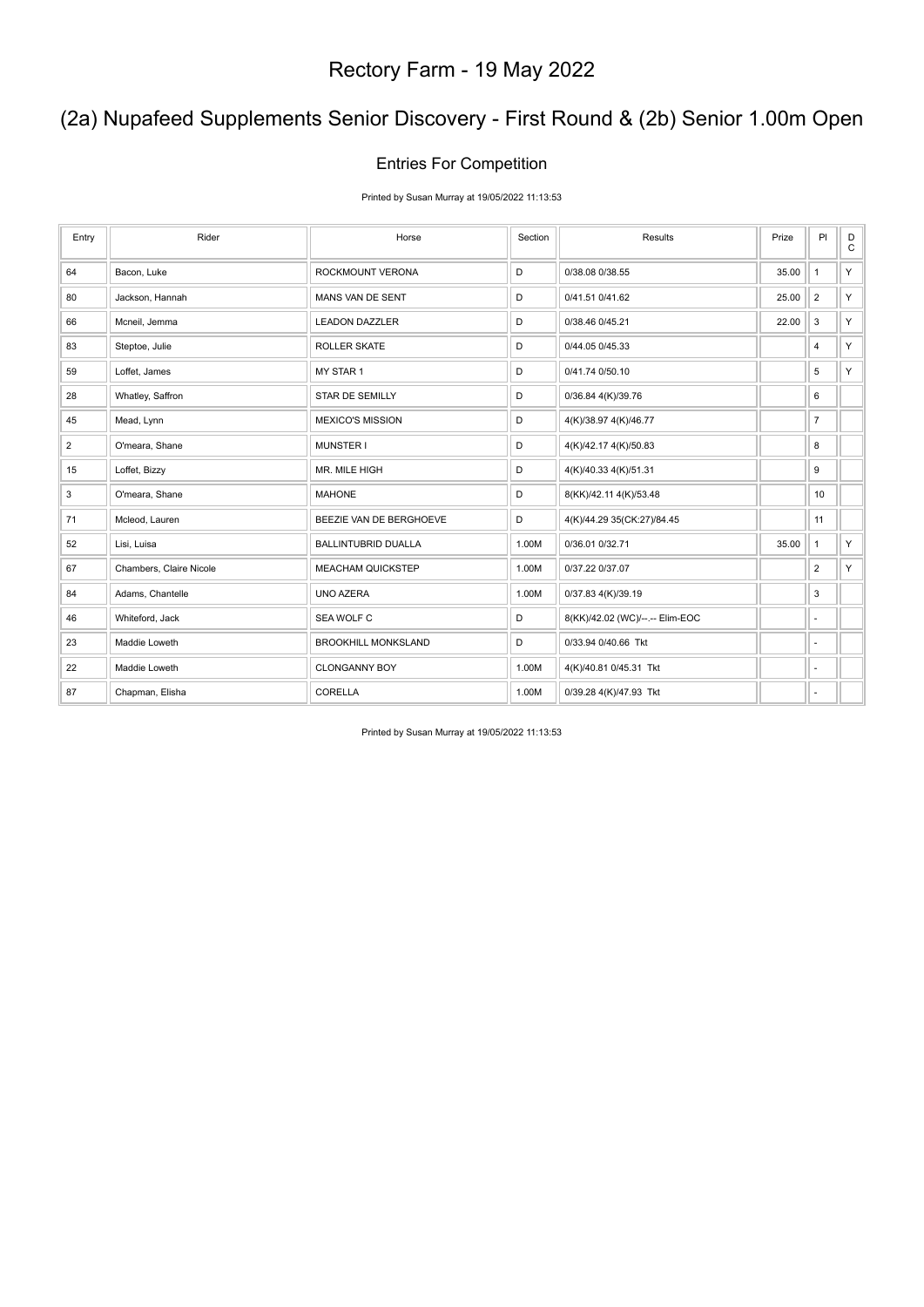# 3 Senior 1.05m Open

### Entries For Competition

Printed by Susan Murray at 19/05/2022 12:37:54

| Entry | Rider                | Horse                       | Results                         | Prize | PI                       | $_{\rm C}^{\rm D}$ |
|-------|----------------------|-----------------------------|---------------------------------|-------|--------------------------|--------------------|
| 56    | Jocelyn, Daniel      | <b>BLACKTHORN CRUISE</b>    | 0/49.27 0/42.40                 | 32.00 | $\mathbf{1}$             | Y                  |
| 25    | Kerr, Louisa         | ARE YOU WITH ME             | 0/51.97 0/45.76                 | 25.00 | $\overline{2}$           | Y.                 |
| 75    | Jewitt, Jenna        | <b>GRANGE RED SPARROW</b>   | 0/48.92 0/45.87                 | 22.00 | 3                        | Y                  |
| 54    | Jocelyn, Daniel      | <b>GREANNANSTOWN ATOMIC</b> | 0/50.99 0/46.31                 | 20.00 | $\overline{\mathbf{4}}$  | Y                  |
| 61    | Bryson, Zoe Victoria | <b>HERMES HIGH FLYER</b>    | 0/49.56 0/53.80                 | 20.00 | 5                        | Y.                 |
| 20    | Campbell, Nicholas   | <b>GOLDEN SPIRIT V</b>      | 0/46.49 4(K)/40.54              |       | 6                        |                    |
| 89    | Vale, Catherine      | HK HANDS ON                 | 0/51.16 4(K)/43.23              |       | $\overline{7}$           |                    |
| 64    | Bacon, Luke          | ROCKMOUNT VERONA            | 0/45.20 4(K)/43.62              |       | 8                        |                    |
| 45    | Mead, Lynn           | <b>MEXICO'S MISSION</b>     | 0/40.86 4(K)/47.22              |       | 9                        |                    |
| 58    | Loffet, Bizzy        | DARIO FO                    | 4(K)/48.69 4(K)/52.08           |       | 10                       |                    |
| 83    | Steptoe, Julie       | <b>ROLLER SKATE</b>         | 4(K)/48.17 4(K)/55.22           |       | 11                       |                    |
| 26    | Hordern, Sarah       | <b>FINOD CRUISE</b>         | 0/50.33 8(KK)/57.92             |       | 12                       |                    |
| 19    | Campbell, Marnie     | DANAJOY DORTHAIRE           | 0/53.25 15(R:11)/71.36          |       | 13                       |                    |
| 65    | Fioravanti, Anna     | <b>BALOU SEA</b>            | (RR)/--.-- Elim-Ref             |       | $\overline{\phantom{a}}$ |                    |
| 58    | Loffet, Bizzy        | DARIO FO                    | 0/51.89 0/50.06 HC              |       | ÷,                       |                    |
| 91    | Crowe, Maddie        | SOLO COMPOSER               | 0/53.07 4(K)/54.96 Tkt          |       | ÷,                       |                    |
| 33    | Fox, Roo             | <b>RONALDO</b>              | 5(K:1)/58.90 12(KK:4)/64.26 Tkt |       | ÷,                       |                    |
| 23    | Loweth, Maddie       | <b>BROOKHILL MONKSLAND</b>  | 0/40.28 0/45.35 Tkt             |       | ÷,                       |                    |
| 53    | Lisi, Luisa          | <b>KBIS URONO</b>           | 1(1)/58.19 4(K)/56.19 Tkt       |       | $\sim$                   |                    |
| 33    | Fox, Roo             | <b>RONALDO</b>              | 2(2)/59.09 4(4)/64.38 Tkt       |       | ÷,                       |                    |
| 34    | Fox, Roo             | <b>TEDDY</b>                | 4(K)/56.25 0/59.45 Tkt          |       | ÷,                       |                    |

Printed by Susan Murray at 19/05/2022 12:37:54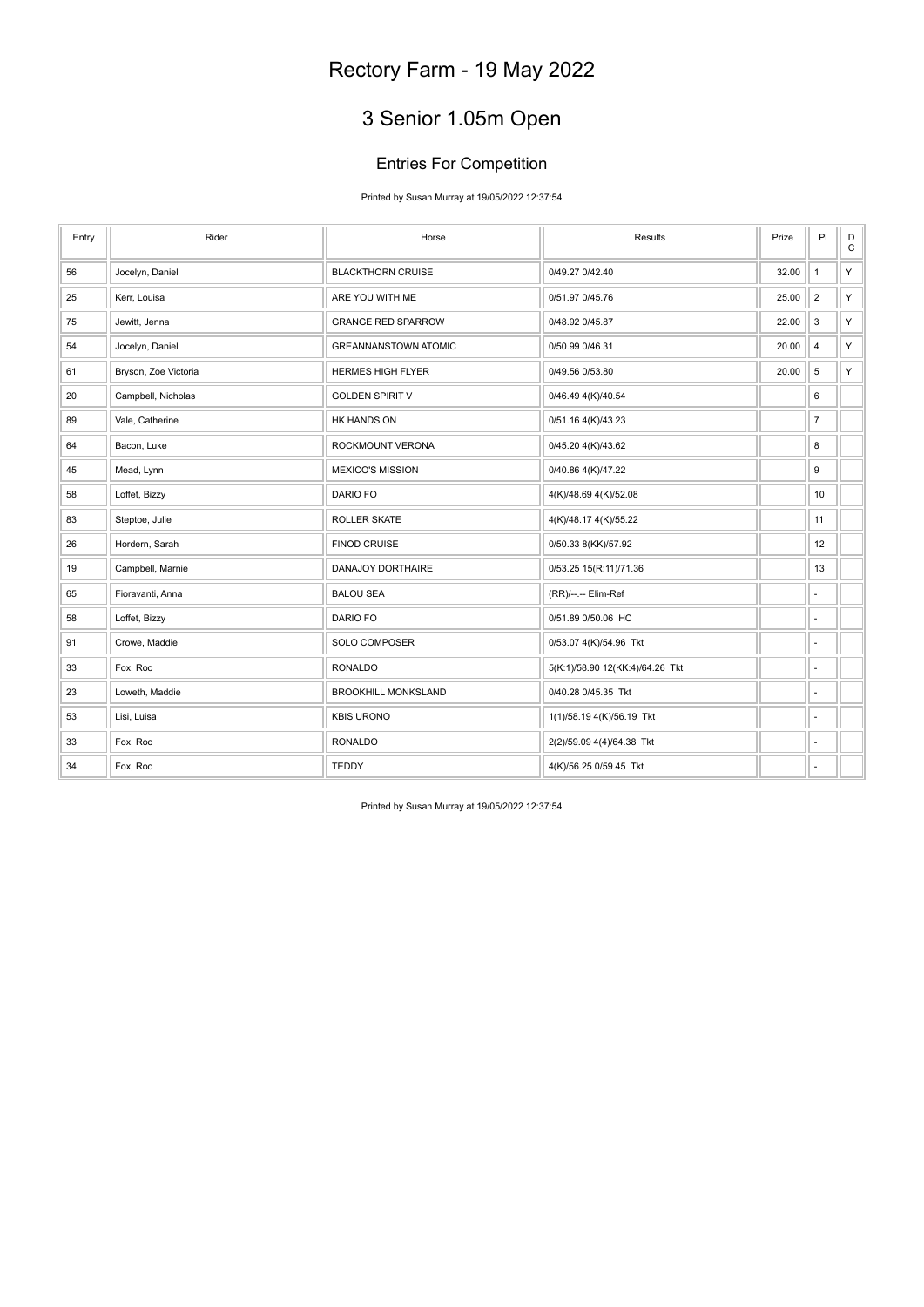### (4a) Senior Newcomers - First Round & (4b) Senior 1.10m Open

### Entries For Competition

Printed by Susan Murray at 19/05/2022 14:20:04

| Entry          | Rider                | Horse                       | Section   | Results                   | Prize | PI                      | D<br>$\mathsf C$ |
|----------------|----------------------|-----------------------------|-----------|---------------------------|-------|-------------------------|------------------|
| 56             | Jocelyn, Daniel      | <b>BLACKTHORN CRUISE</b>    | ${\sf N}$ | 0/47.57 0/37.80           | 42.00 | $\mathbf{1}$            | Υ                |
| 20             | Campbell, Nicholas   | <b>GOLDEN SPIRIT V</b>      | ${\sf N}$ | 0/44.03 0/38.46           | 32.00 | $\overline{2}$          | Υ                |
| 47             | Webley, Caroline     | <b>KARINA SEP</b>           | ${\sf N}$ | 0/46.39 0/39.13           | 22.00 | 3                       | Υ                |
| 25             | Kerr, Louisa         | ARE YOU WITH ME             | ${\sf N}$ | 0/50.28 0/45.87           | 22.00 | $\overline{4}$          | Υ                |
| 54             | Jocelyn, Daniel      | <b>GREANNANSTOWN ATOMIC</b> | N         | 0/51.71 0/45.90           | 22.00 | 5                       | Υ                |
| 16             | Mantel, Elizabeth    | <b>K GRACIOUS</b>           | ${\sf N}$ | 0/50.33 0/46.95           | 22.00 | 6                       | Υ                |
| 24             | Kent, Amanda         | QUEEN VAN DE STEENVELDHOEVE | ${\sf N}$ | 0/50.74 0/47.81           |       | $\boldsymbol{7}$        | Υ                |
| 10             | Vickery, Eleanor     | <b>CORINA III</b>           | ${\sf N}$ | 0/47.32 0/47.97           |       | 8                       | Υ                |
| 27             | Cooke, Ruby          | DIATENDRO COCO CHANEL       | ${\sf N}$ | 0/48.86 0/50.85           |       | 9                       | Υ                |
| $\overline{4}$ | O'meara, Shane       | KONNEMARA HX                | ${\sf N}$ | 0/51.71 0/51.57           |       | 10                      | Υ                |
| 72             | Lovett, Georgia      | <b>LOLA CATERINA</b>        | ${\sf N}$ | 0/50.07 0/52.61           |       | 11                      | Υ                |
| 31             | Harris, Stephanie    | CALCOURT DESIGN             | ${\sf N}$ | 0/50.84 0/53.69           |       | 12                      | Υ                |
| 61             | Bryson, Zoe Victoria | <b>HERMES HIGH FLYER</b>    | ${\sf N}$ | 0/48.88 0/54.81           |       | 13                      | Υ                |
| 12             | Hosie, Morag         | WESTONHOUSE BUACHAILL MOR   | ${\sf N}$ | 0/46.26 4(K)/35.72        |       | 14                      |                  |
| 39             | Jackson, Lucy        | <b>KARAKTER W</b>           | ${\sf N}$ | 0/49.39 4(K)/47.96        |       | 15                      |                  |
| 80             | Jackson, Hannah      | MANS VAN DE SENT            | ${\sf N}$ | 0/48.45 4(K)/53.23        |       | 16                      |                  |
| 26             | Hordern, Sarah       | <b>FINOD CRUISE</b>         | ${\sf N}$ | 4(K)/48.10 4(K)/47.87     |       | 17                      |                  |
| 37             | Hughes, Jemima       | <b>KILMANAC LARRY</b>       | ${\sf N}$ | 11(D:7)/64.17 0/50.43     |       | 18                      |                  |
| 90             | Vale, Catherine      | NBE TEMPLE LA BELLE         | 1.10M     | 0/46.79 0/36.28           | 42.00 | $\mathbf{1}$            | Υ                |
| 89             | Vale, Catherine      | HK HANDS ON                 | 1.10M     | 0/49.36 0/40.83           |       | $\overline{c}$          | Υ                |
| 5              | Goltz, Frederick     | <b>GALILEO Z</b>            | 1.10M     | 0/56.12 0/59.06           |       | 3                       | Υ                |
| $\mathbf{1}$   | Jenner, Victoria     | ZAKYNTHOS II                | 1.10M     | 0/47.45 4(K)/40.36        |       | $\overline{\mathbf{4}}$ |                  |
| 19             | Campbell, Marnie     | DANAJOY DORTHAIRE           | ${\sf N}$ | (RR)/--.-- Elim-Ref       |       | L.                      |                  |
| 34             | Fox, Roo             | <b>TEDDY</b>                | ${\sf N}$ | 0/53.22 0/56.39 Tkt       |       | ÷,                      |                  |
| 91             | Crowe, Maddie        | SOLO COMPOSER               | N         | 0/49.74 0/53.80 Tkt       |       | l,                      |                  |
| 40             | Jackson, Lucy        | <b>IMPACT II</b>            | ${\sf N}$ | 0/43.67 8(KC)/54.95 Tkt   |       | L.                      |                  |
| 88             | Chapman, Elisha      | <b>FLEET STREET</b>         | ${\sf N}$ | 0/53.04 0/53.01 Tkt       |       | ä,                      |                  |
| 33             | Fox, Roo             | <b>RONALDO</b>              | ${\sf N}$ | 0/56.96 1(1)/61.69 Tkt    |       | l,                      |                  |
| 43             | Jackson, Lucy        | NUANCES DE JARSAY           | ${\sf N}$ | 0/47.50 4(K)/46.02 Tkt    |       | ÷,                      |                  |
| 53             | Lisi, Luisa          | <b>KBIS URONO</b>           | ${\sf N}$ | 4(K)/53.53 4(K)/49.39 Tkt |       | L.                      |                  |
| 62             | Moore, Hannah        | <b>GOLDEN GIRL IV</b>       | 1.10M     | 4(K)/55.30 2(2)/62.19 Tkt |       | Ĭ.                      |                  |

Printed by Susan Murray at 19/05/2022 14:20:04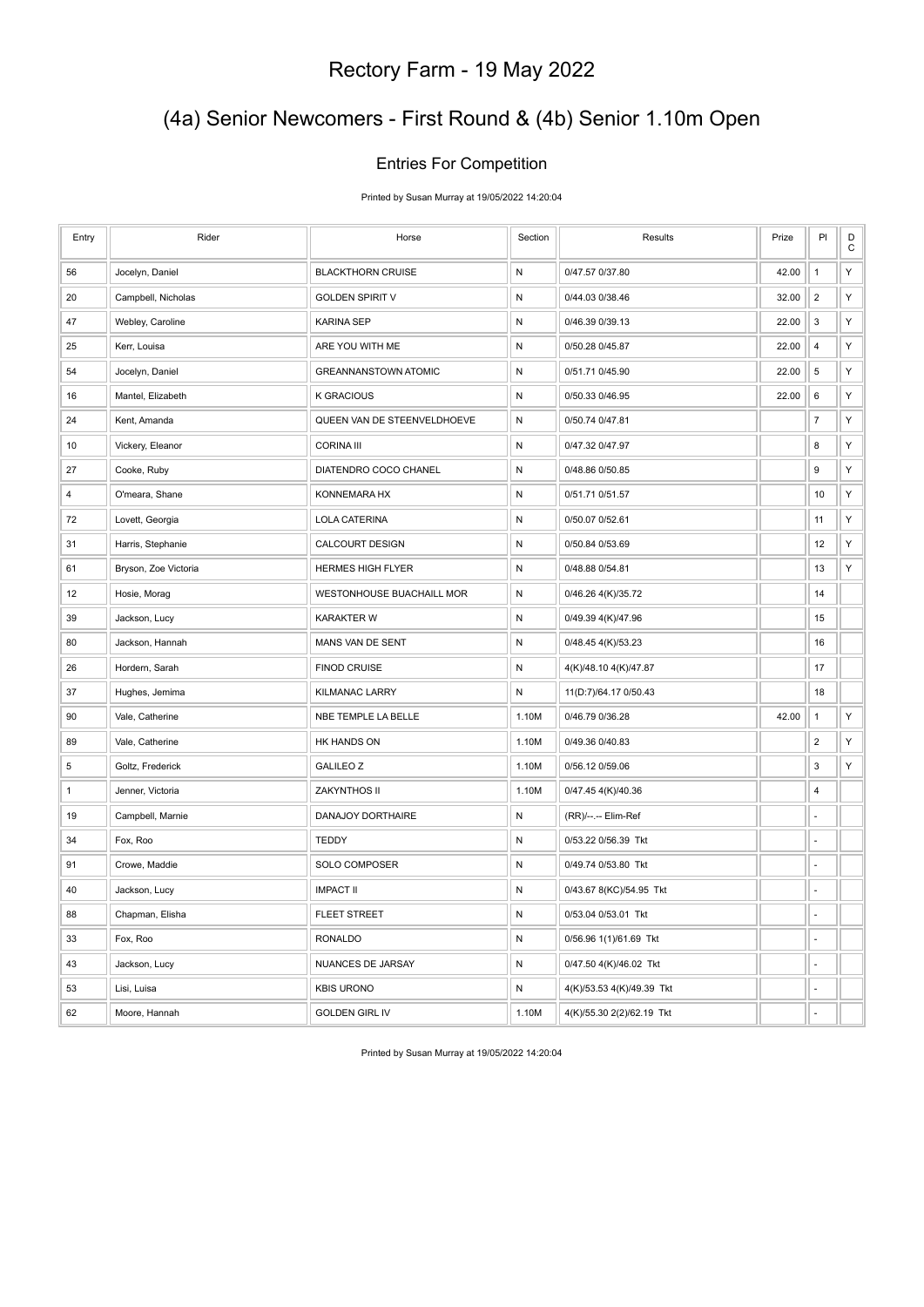### (5a) National 1.15m Members Cup Qualifier & (5b) Senior 1.15m Open (inc. the National 1.15m Members Cup Qualifier)

#### Entries For Competition

Printed by Susan Murray at 19/05/2022 15:24:06

| Entry | Rider               | Horse                       | Section | Results                     | Prize | PI             | D<br>$\mathsf{C}$ |
|-------|---------------------|-----------------------------|---------|-----------------------------|-------|----------------|-------------------|
| 11    | Vickery, Hannah     | <b>BILLY CONFIDER</b>       | BM1.15  | 0/50.75 0/37.92             | 52.00 | $\mathbf{1}$   | Y                 |
| 10    | Vickery, Eleanor    | <b>CORINA III</b>           | BM1.15  | 0/52.29 0/41.53             | 37.00 | 2              | Y.                |
| 27    | Cooke, Ruby         | DIATENDRO COCO CHANEL       | BM1.15  | 0/53.56 0/53.21             | 27.00 | 3              | Y                 |
| 41    | Jackson, Lucy       | DHI TOMOCHICHI              | BM1.15  | 1(1)/55.31 1(1)/55.04       |       | 4              |                   |
| 90    | Vale, Catherine     | NBE TEMPLE LA BELLE         | BM1.15  | 0/49.59 4(K)/39.66          |       | 5              |                   |
| 32    | Cornock, Millicent  | CARTIER 666                 | BM1.15  | 0/48.87 4(K)/42.60          |       | 6              |                   |
| 35    | Chamberlayne, Clare | <b>STAR LINER</b>           | BM1.15  | 0/52.54 4(K)/44.69          |       | $\overline{7}$ |                   |
| 82    | Berkeley, Daisy     | DIESE DU FIGUIER            | BM1.15  | 0/53.62 4(K)/51.07          |       | 8              |                   |
| 5     | Goltz, Frederick    | <b>GALILEO Z</b>            | 1.15M   | 4(4)/58.43 0/51.78          |       | 9              |                   |
| 17    | Jones, Harriette    | <b>MERLIJN</b>              | BM1.15  | 7(K:3)/57.36 0/47.87        |       | 10             |                   |
| 13    | Summerland, Mollie  | FLOW 7                      | 1.15M   | 2(2)/56.58 5(K:1)/55.92     |       | 11             |                   |
| 42    | Jackson, Lucy       | DASSETT SHOWMAN             | BM1.15  | 0/53.33 8(KK)/48.56         |       | 12             |                   |
| 24    | Kent, Amanda        | QUEEN VAN DE STEENVELDHOEVE | BM1.15  | 8(K:4)/58.09 (T)/--.-- Ret. |       | ٠              |                   |
| 86    | Heal, Stephen       | DJ                          | BM1.15  | 4(K)/52.20 6(K:2)/56.48 Tkt |       | ٠              |                   |
| 86    | Heal, Stephen       | <b>DJ</b>                   | BM1.15  | 0/42.91 0/54.89 Tkt         |       | ٠              |                   |

Printed by Susan Murray at 19/05/2022 15:24:06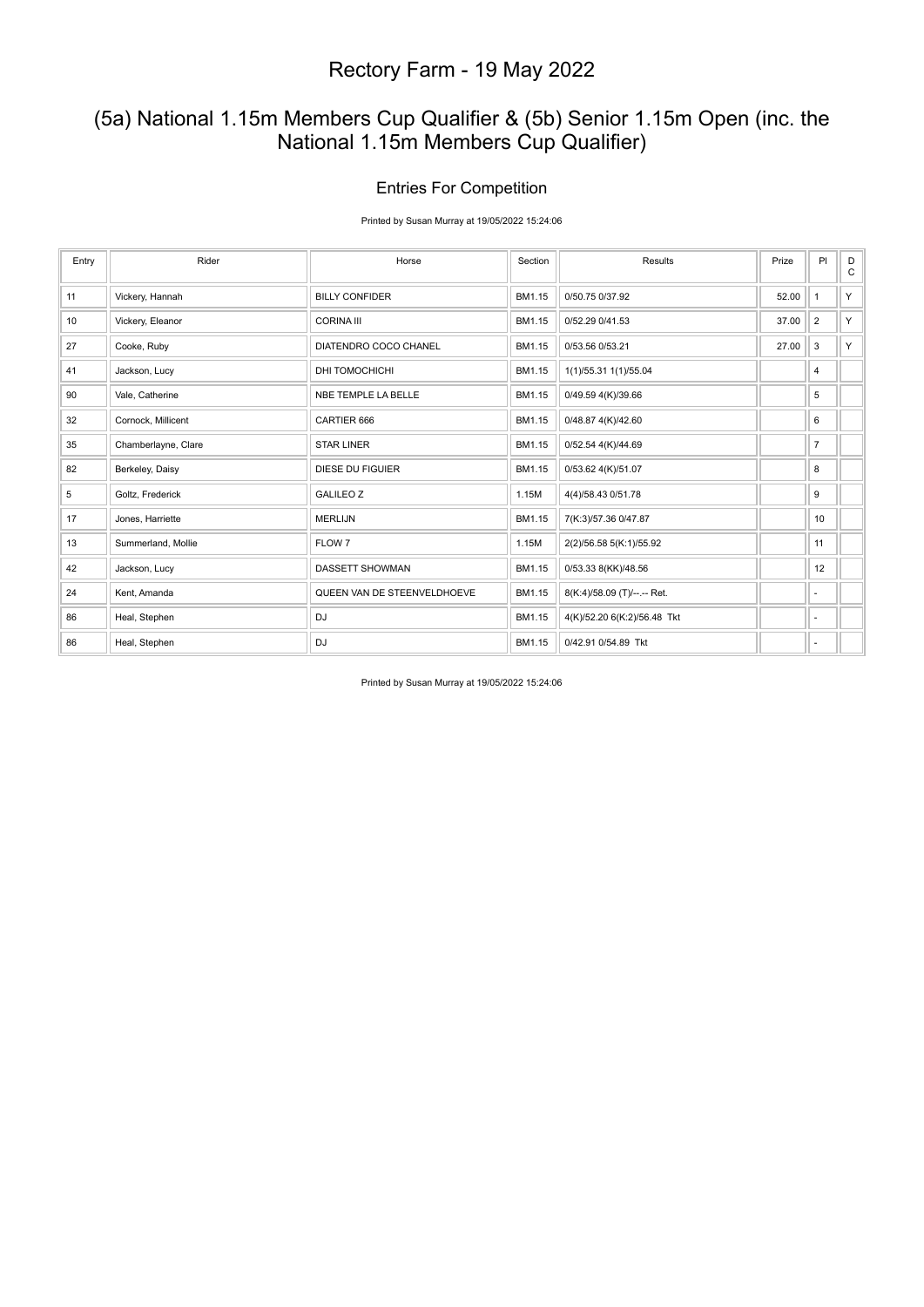### (6a) Equitop GLME Senior Foxhunter First Round & (6b) Senior 1.20m Open

### Entries For Competition

Printed by Susan Murray at 19/05/2022 16:19:30

| Entry          | Rider               | Horse              | Section | Results                   | Prize | PI             | D<br>$\mathsf{C}$ |
|----------------|---------------------|--------------------|---------|---------------------------|-------|----------------|-------------------|
| 48             | Webley, Caroline    | LOUIS DU COMTE     | 1.20M   | 0/52.84 0/39.17           | 52.00 | $\overline{1}$ | Y                 |
| 82             | Berkeley, Daisy     | DIESE DU FIGUIER   | F       | 0/53.11 0/44.58           | 37.00 | $\overline{2}$ | Y.                |
| 21             | Campbell, Nicholas  | DISCRETTE DE LAUME | 1.20M   | 1(1)/55.15 0/42.96        | 27.00 | 3              |                   |
| 38             | Hughes, Jemima      | NEWMARKET DOVE     | 1.20M   | 1(1)/55.05 4(K)/45.64     |       | 4              |                   |
| 35             | Chamberlayne, Clare | <b>STAR LINER</b>  | F       | 4(K)/48.44 4(K)/48.57     |       | 5              |                   |
| 17             | Jones, Harriette    | <b>MERLIJN</b>     | F       | 5(K:1)/55.56 5(K:1)/55.02 |       | 6              |                   |
| 44             | Kitajima, Ryuzo     | FEROZA NIEUWMOED   | F       | 7(7)/61.39 4(K)/46.53     |       | $\overline{7}$ |                   |
| 36             | Chamberlayne, Clare | <b>GLOBEMASTER</b> | F       | 4(K)/51.98 8(KK)/45.07    |       | 8              |                   |
| $\overline{7}$ | O'meara, Shane      | <b>JINARITE</b>    | F       | 7(7)/61.76 5(5)/59.02     |       | 9              |                   |
| 32             | Cornock, Millicent  | CARTIER 666        | F       | (T)/--.-- Ret.            |       | ٠              |                   |
| 92             | Gillespie, Sam      | BUT NOT TILL NOW   | F       | 0/51.90 0/53.60 Tkt       |       | ٠              |                   |
| 14             | Summerland, Mollie  | <b>CHARLY</b>      | F       | 0/54.27 0/52.38 Tkt       |       | ٠              |                   |

Printed by Susan Murray at 19/05/2022 16:19:30